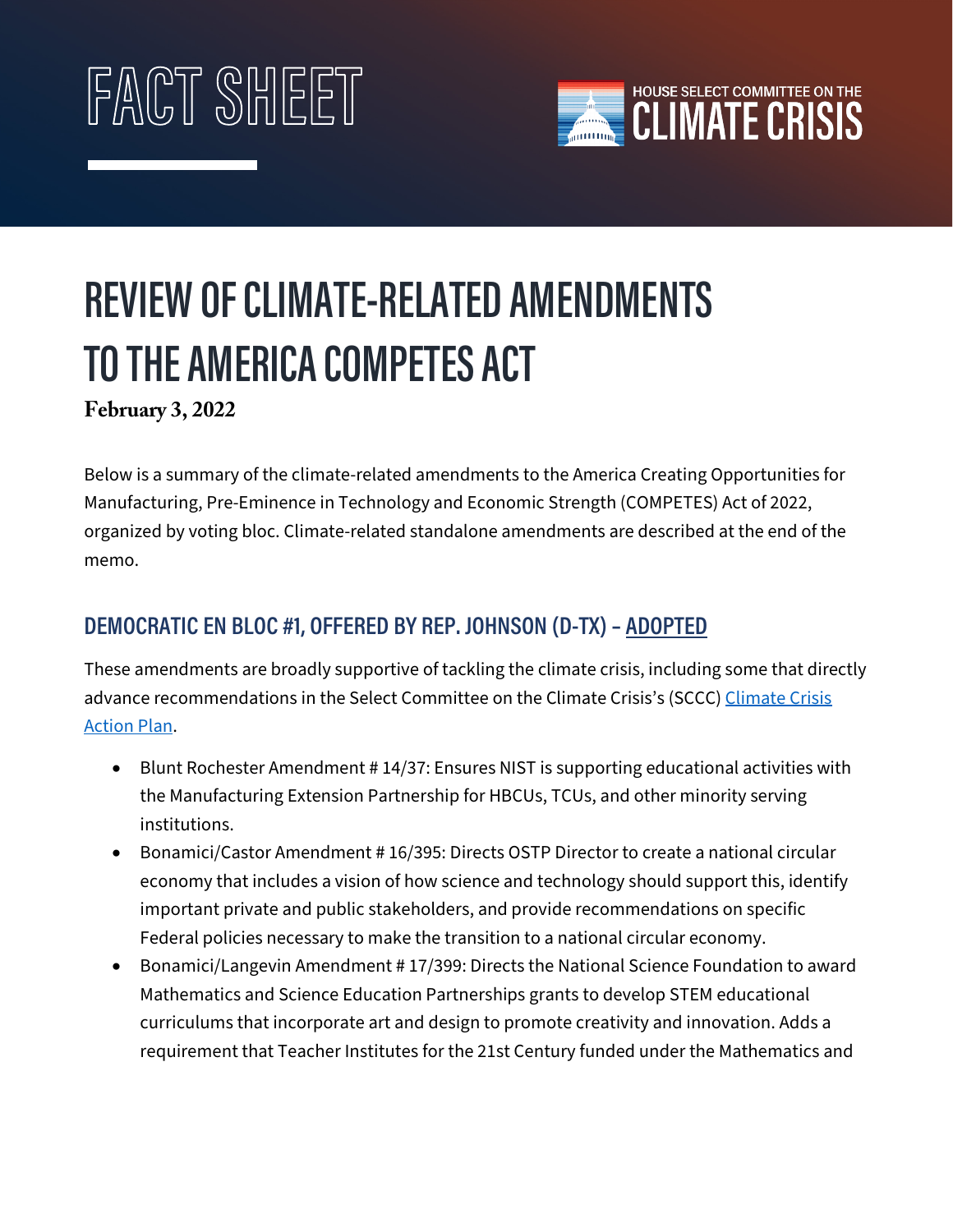Science Education Partnerships grant program have a component that includes the integration of art and design principles and processes.

- Bonamici/Pappas/Huffman Amendment # 19/431: Directs existing ocean-focused interagency committees to coordinate overlapping data collection, align supercomputing and data storage efforts, develop cross-agency databases, and support consistent archiving practices, and assesses the potential for an Advanced Research Project Agency-Oceans (ARPA-O).
- Bonamici/Leger Fernandez Amendment # 20/492: Directs the Secretary of Labor to award funding to eligible entities, including sector partnerships, in the infrastructure industry
- Brownley Amendment # 24/127: Adds "alternative proteins" to USDA research and development list. (Context: directing Dept. Of Ag. to "support research and development in engineering biology, including..." alternative proteins)
- Bush Amendment # 32/450: Conducts a comprehensive assessment to measure the impact of oil spills and plastic ingestion on sea life.
- Bush/Clarke Amendment # 34/473: Codifies the Biden Administration's commitment to deploy 30 gigawatts of offshore wind energy in the United States by 2030.
- Bush Amendment #35/489: Revises the Solar Component Manufacturing Supply Chain Assistance Program to permit support for facilities that have the ability to manufacture solar components.
- Bush Amendment # 36/554: LATE Studies the impacts of US and multilateral regulations and sanctions, including the environmental and public health impacts of natural resource exploitation.
- Case Amendment # 38/297: Orders a comprehensive study into offshore aquaculture including the environmental impact, identification of control technologies and practices to minimize environmental impacts, and assessment on the impact of international offshore aquaculture industries on the US seafood market
- Casten Amendment # 41/514: Enables alternative financing to accelerate maintenance and general infrastructure projects at Department of Energy laboratories.
- Castor Amendment #42/351: Enhances domestic manufacturing competitiveness by supporting the first three commercial-scale implementations of transformative industrial technologies. More detail: Establishes a program at DOE to provide grants and loan guarantees to incentivize industrial decarbonization. During the selection process, the Secretary will choose applications that will improve the competitiveness of American industry in global markets and will result in either the greatest reduction of energy use or in greenhouse gas emissions. Eligible technology used in these projects must have the potential to either reduce annual U.S. industrial energy use or annual U.S. greenhouse gas emissions.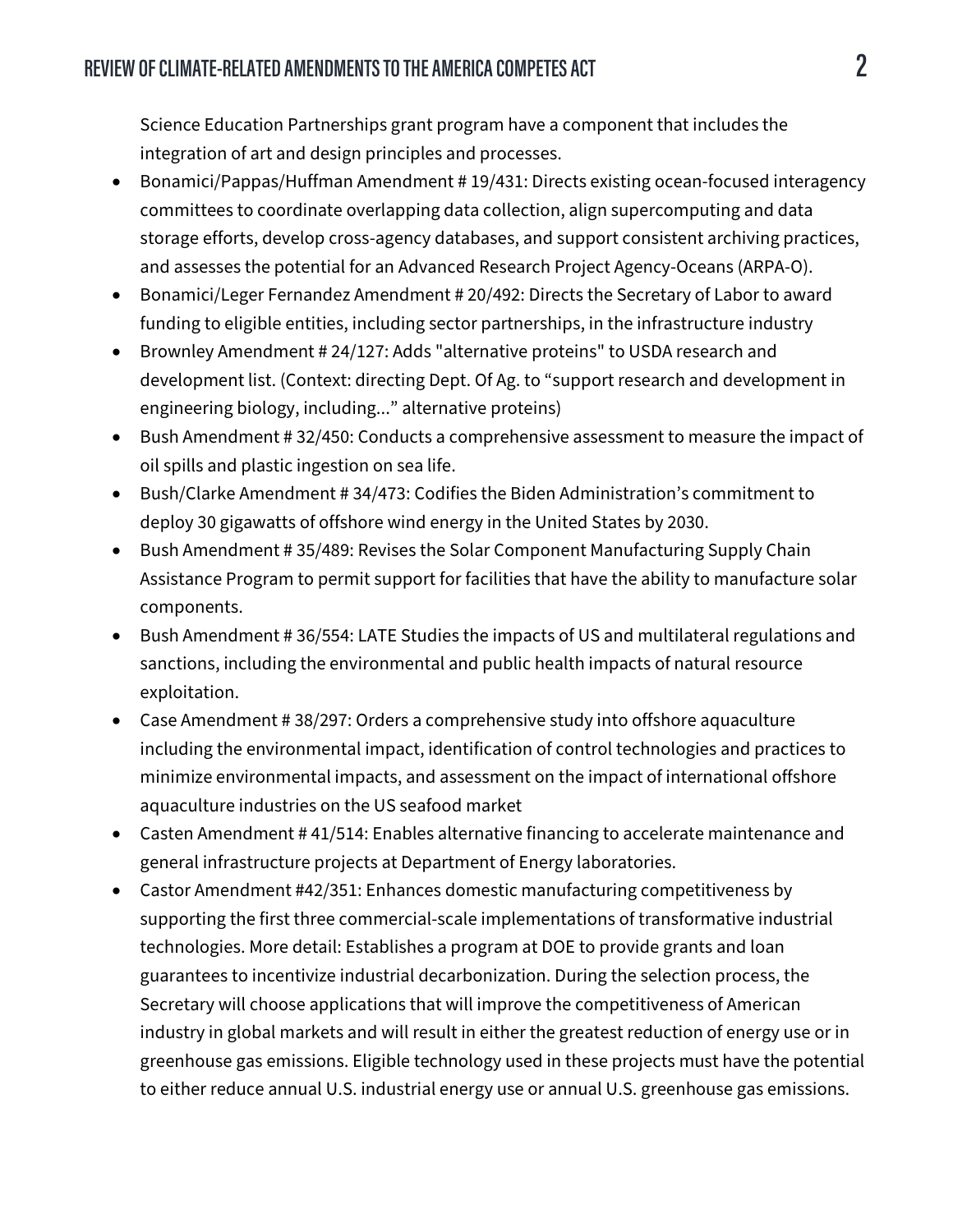- Costa/Gonzalez Vicente/Garamendi Amendment 49/82: Requires a report within 180 days reviewing the involvement of the People's Republic of China, state sponsored companies, and companies incorporated in the PRC in the ownership, operation, or otherwise involvement in mining or processing facilities in countries from which the United States imports minerals, metals, and materials, and evaluating the strategic and national security implications for the United States of such involvement.
- Courtney/Rick Larsen/Bera/Luria/Case/Kilmer Amendment # 50/507, Rick (D-WA): Expressing a Sense of Congress that it is in the national interest for the United States to become a formal signatory of the United Nations Convention on the Law of the Sea (UNCLOS).
- Dingell Amendment # 65/123: Establishes a Climate Change Education Program at the National Oceanic and Atmospheric Administration to increase climate literacy, and it also establishes a grant program for climate change education.
- Doyle/Spanberger Amendment # 66/536: **Late Revised** Amends the Clean Industrial Technology Act to add Commercial Deployment of new efficient technologies for industrial facilities and authorizes funding for the deployment.
- Escobar Amendment # 67/381: Includes environmental defenders to mitigate the impacts of climate change and work with allies and partners to ensure a level playing field exists when it comes to climate action.
- Escobar Amendment # 68/387: Directs CBP to develop metrics to measure how procured technologies have helped deter or address irregular migration along the southern border, including ways in which technologies have altered migration routes and patterns.
- Escobar Amendment # 70/413: Requires a report to Congress on the implementation of measurable and sustainable development practices and an assessment of resources related to achieving carbon dioxide emission targets for 2025 and 2030.
- Escobar Amendment # 71/436: **Revised** Expresses a sense of Congress that the United States' engagement with the leaders of the Western Hemisphere is critical to addressing our region's shared challenges and opportunities, incl. the climate crisis.
- Escobar Amendment # 73/461: Creates a set aside for small businesses in economically disadvantaged areas within the Solar Component Manufacturing Supply Chain Assistance program.
- Foster Amendment # 84/191: Authorizes the Secretary of Energy to fund restoration and modernization projects at the National Laboratories.
- Sylvia Garcia Amendment # 93/403: Authorizes the Department of Transportation (DOT) to award maritime career training grants to institutions of higher education and postsecondary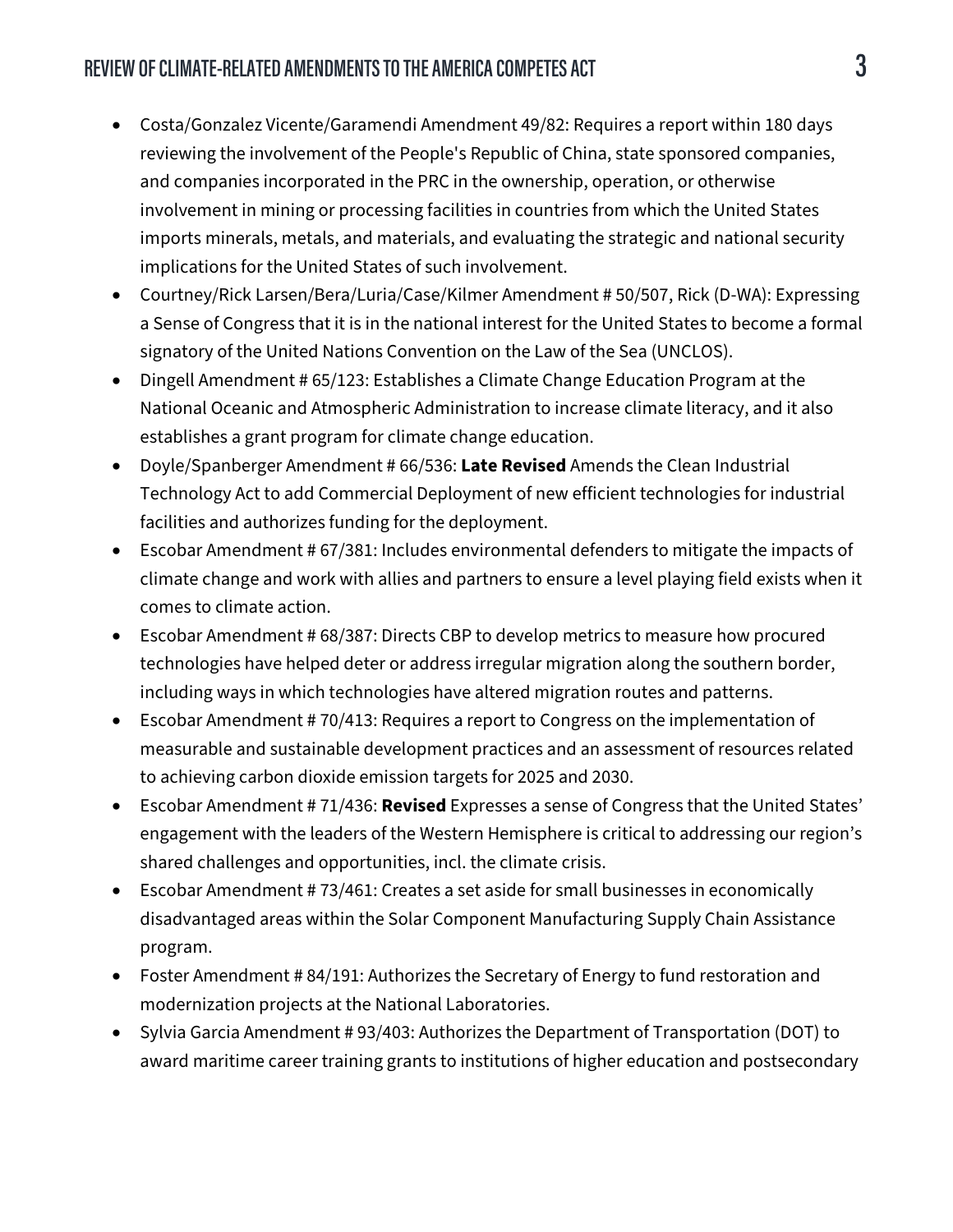vocational institutions for the purpose of developing, offering, or improving educational or career training programs for American workers related to the maritime workforce.

- Hayes Amendment # 109/511: Encourages greater geographic diversity of Manufacturing USA Institutes by encouraging the expansion of these institutes in low income and disadvantaged Areas
- Horsford Amendment # 112/371: Revises the Office of Science diversity language to include Historically Black Colleges, Tribal Colleges, Minority Serving Institutions, emerging research institutions and scientific societies.
- Huffman/Bonamici Amendment #115/526: **Late** Directs the Secretary of Commerce to increase the number and diversity, equity, and inclusion of STEM professionals working in the National Oceanic and Atmospheric Administration mission-relevant disciplines via a nonpartisan and independent 501(c)(3) organization to build the public-private partnerships necessary to achieve these priorities.
- Kaptur Amendment # 127/408: Clarifies the "economically distressed regions or localities" that can benefit from the solar component manufacturing supply chain assistance program.
- Kaptur Amendment # 128/418: Specifies that the Great Lakes region as a region for which "the Secretary shall, to the maximum extent practicable, prioritize funding (for) clean energy incubators."
- Kildee Amendment # 129/310: Extends the authorization of ARPA-E to 2026.
- Lamb/Doyle Amendment # 136/541: **Late** Establishes a Freight Rail Innovation Institute, comprised of a university research partner and locomotive manufacturer, with the goal of developing zero-emission locomotives. The Institute will develop technologies necessary for the design, development, manufacturing and operation of zero-emission battery and hydrogen-powered freight locomotives, develop technologies that enhance freight rail safety, efficiency, and utilization, and accelerate the deployment of zero-emission locomotives.
- Lawrence Amendment # 144/177: Clarifies that research into urban and rural water and wastewater systems also includes low-income, disadvantaged, and underserved communities.
- Lee Amendment # 145/428: **REVISED** Updates text to remove exact language that was enacted as part of the Infrastructure Investment and Jobs Act. Includes language to improve the Department of Energy's coordination and management of demonstration projects.
- Leger Fernandez Amendment # 146/169: Amends the Regional Technology and Innovation Hub Program to more clearly include Tribes and Tribal Colleges and Universities. Also ensures that at least one designated innovation hub significantly benefits an area whose economy relies on fossil fuel production, development, and or utilization.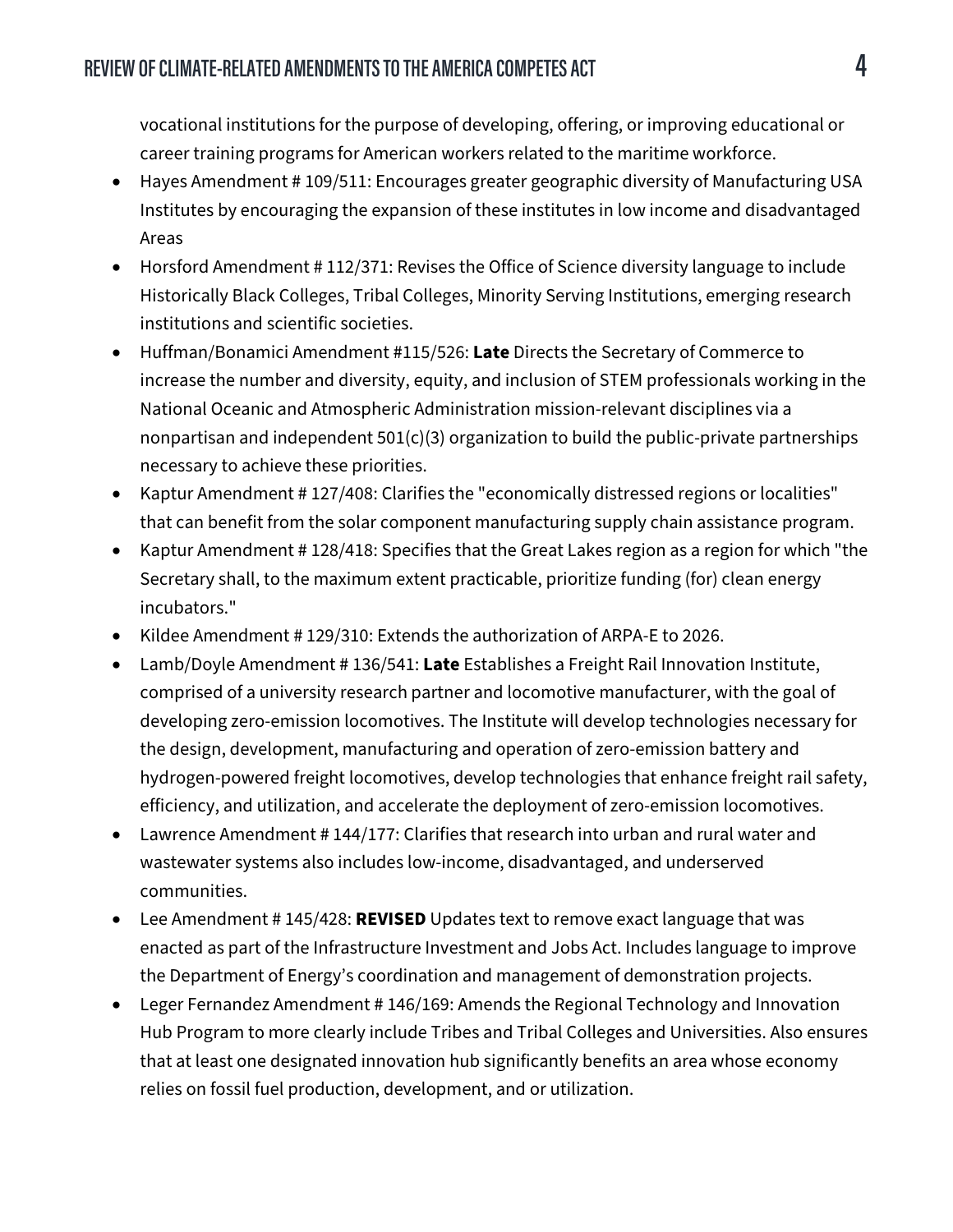- Leger Fernandez Amendment # 147/276: Directs the Secretary of Energy to carry out a report that examines the technical and economic potential, and potential ancillary impacts, of direct methane removal technologies and approaches.
- Leger Fernandez Amendment # 148/289: Authorizes \$240 million in Economic Adjustment Assistance funding to promote economic development for communities reliant on the energy and industrial sectors.
- Leger Fernandez Amendment # 149/320: Revises the National Apprenticeship Program for the 21st Century Grants to include individuals recently employed in carbon-intensive industries as a targeted group.
- Mike Levin Amendment # 150/103: **REVISED** Adds the text of the Public Land Renewable Energy Development Act, which promotes the responsible development of wind, solar, and geothermal resources on public lands by prioritizing development in strategic areas; facilitating smart siting and efficient permitting of projects in places with high energy potential and lower wildlife, habitat, and cultural resource impacts; and updating revenue sharing for these projects to ensure that states and counties get fair returns.
- Lofgren Amendment # 152/424: **Revised** Establishes the Supercomputing for Safer Chemicals (SUPERSAFE) Consortium to use supercomputing and artificial intelligence to improve our understanding of the adverse human and environmental effects associated with industrial chemical use and to shift towards the safer and sustainable use of chemicals in manufacturing and consumer products.
- Lofgren Amendment # 153/447: Adds to the Sense of Congress in Division D that the United States must maintain key environmental, labor, and social responsibility standards across the technology supply chain that align with the values and interests of the nation and our allies.
- Lowenthal Amendment # 154/85: Amends the High Seas Driftnet Fishing Moratorium Protection Act to include seabirds as a protected living marine resource.
- Maloney Amendment # 158/88: Encourages the recruitment and retention of women and minority students into STEM fields. Establishes a competitive grant program to develop and implement programs to increase the participation of women and minorities in STEM. Supports activities include mentoring and internship programs, and outreach to women and minority K-12 students.
- Manning/Adams/McBath/Hayes Amendment # 159/125: Directs the Departments of Commerce, Energy, Defense, and other Federal agencies determined by the Secretary of Commerce to take steps to ensure Historically Black Colleges and Universities (HBCUs), Tribal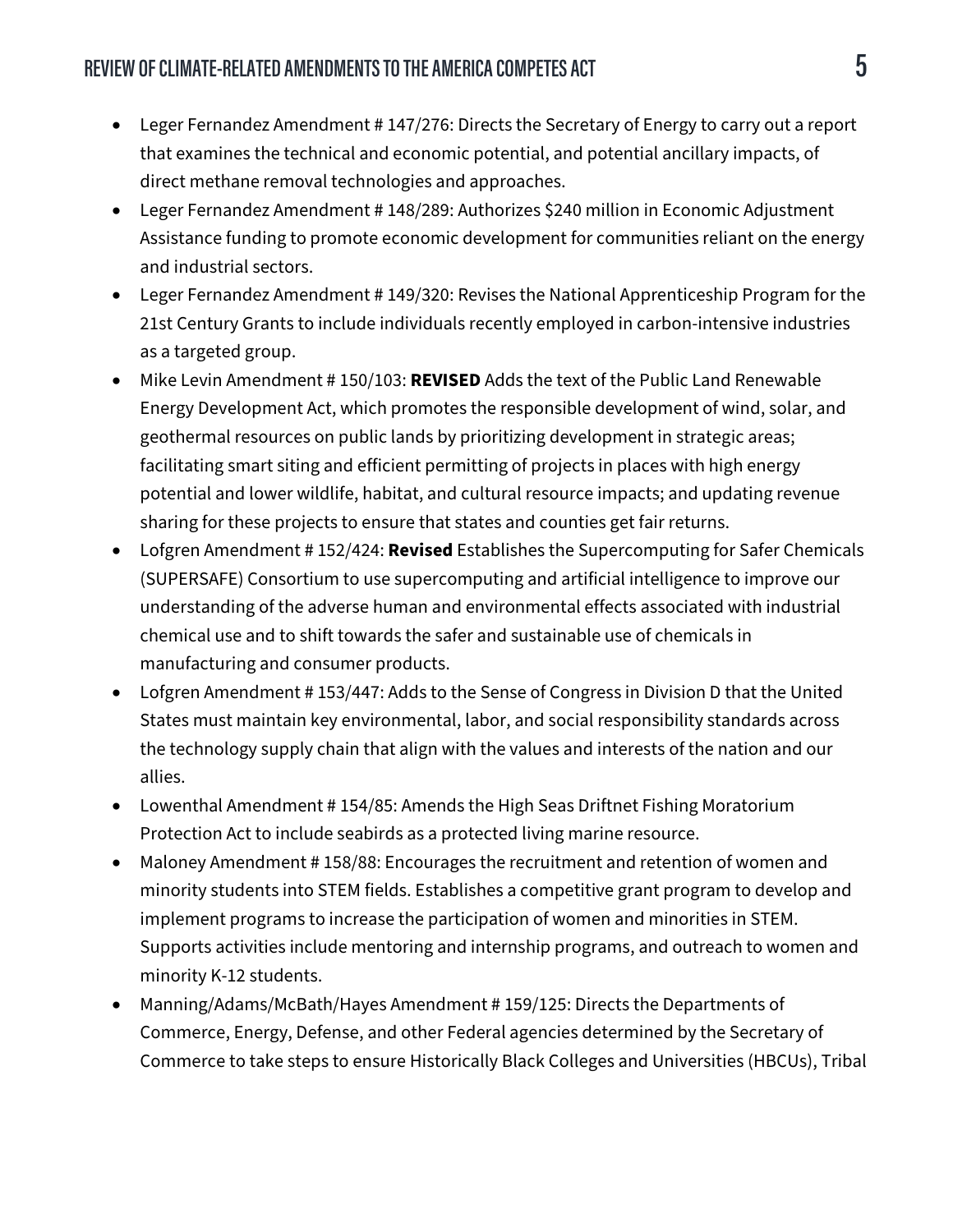Colleges and Universities (TCUs), and other Minority Serving Institutions (MSIs) are active members of Manufacturing USA institutes.

- McEachin/Castor Amendment # 161/460: Includes the identification of opportunities to reuse and recycle critical goods as a specific recommendation required in the quadrennial report on supply chain resilience and domestic manufacturing.
- Newman Amendment # 167/527: **LATE** Expands the Small Business Vouchers (SBV) program used by National Laboratories to include vouchers for skills training and workforce development.
- Norcross Amendment # 169/513: Adds domestic production to regional innovation strategies.
- Pappas Amendment # 175/416: Directs the National and Oceanic and Atmospheric Administration (NOAA) to establish and regularly update a publicly available website that includes: hyperlinks to all grants administered by NOAA and hyperlinks to other federal agencies that offer similar grants to assist state, tribal, and local governments with resiliency, adaptation, and mitigation of climate change and sea level rise; and for each such grant, the contact information for an individual who can offer assistance to such governments.
- Pingree Amendment # 189/58: Establishes both a Working Waterfronts Grant Program and a Working Waterfront Task Force within the Department of Commerce to help preserve and expand access to coastal waters for persons engaged in commercial and recreational fishing businesses, aquaculture, boatbuilding, shipping, or other water-dependent coastal-related business.
- Plaskett Amendment #190/475: Adds the Shovel-Ready Restoration Grants for Coastlines and Fisheries Act of 2021 to authorize National Oceanic and Atmospheric Administration grants to implement projects that restore a marine, estuarine, coastal, or Great Lakes habitat in the United States, create jobs for fishermen in the United States, or provide adaptation to climate change.
- Pocan/Lofgren Amendment # 193/246: Revised Authorizes \$30 million in appropriations for Bioenergy Research Centers.
- Porter/Langevin Amendment #194/149: Incorporates national security threats related to climate change into a statement of policy on U.S. international priorities.
- Porter/Langevin Amendment #195/151: Revised Incorporates national security threats related to climate change into a reporting requirement on security assistance to Pacific Island nations. Revision corrects capitalization.
- Porter/Huffman # 196/500: Authorizes NOAA to conduct a study on the effects of 6PPdquinone, including an economic analysis of declining salmon populations in the United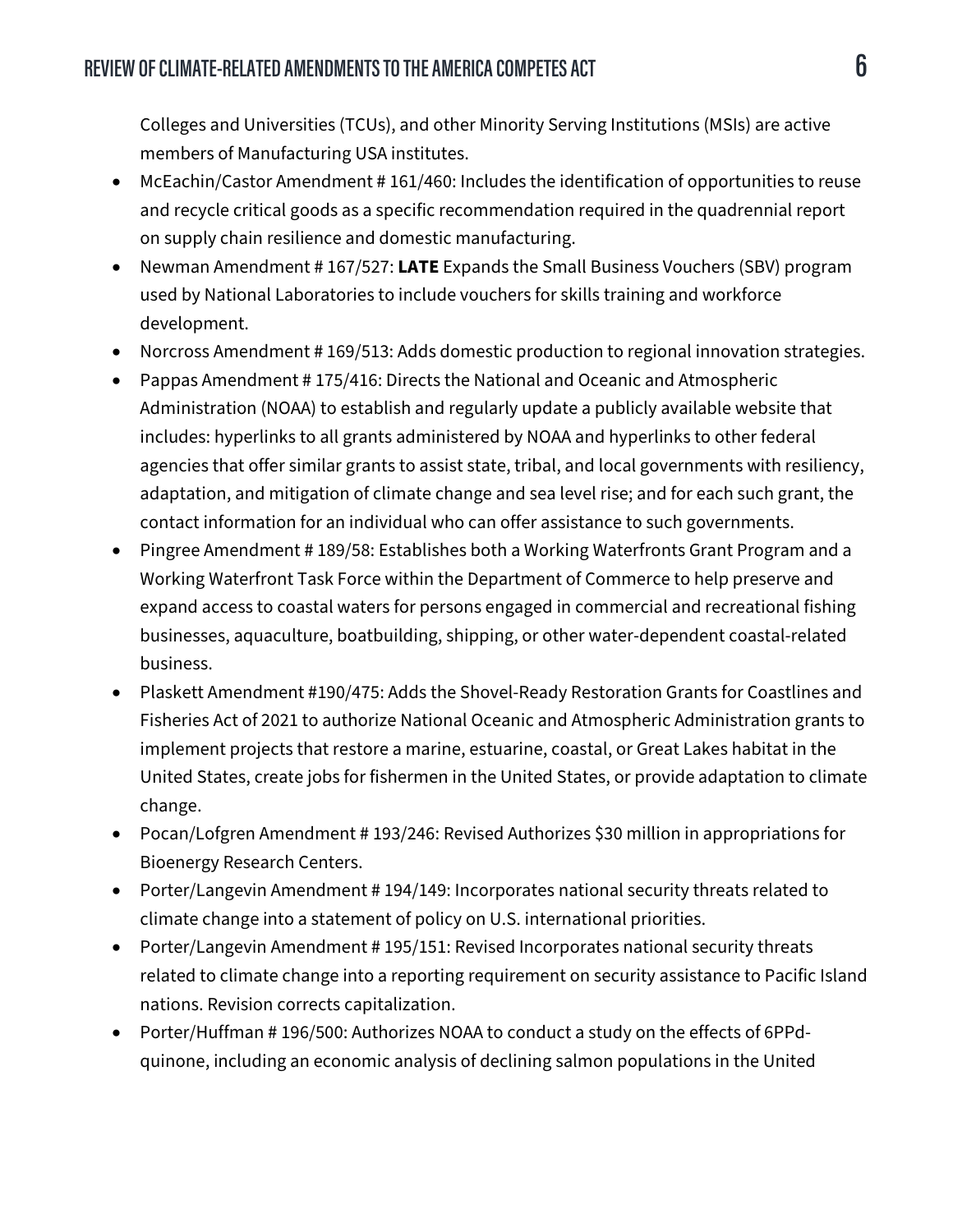States and the effect of such declining populations have on importation of salmon from other countries.

- Ross/Tonko Amendment # 207/497: Restores the Department of Interior's authority to hold offshore wind lease sales in federal waters in the Eastern Gulf of Mexico and off the coasts of North Carolina, South Carolina, Georgia, and Florida.
- Schrier Amendment #216/388: Adds the definition of clean energy tech to the regional innovation section.
- Sherrill Amendment # 220/91: Provides additional clarifying language that would help facilitate NIST's work with other federal agencies on developing, managing, and maintaining greenhouse gas emissions measurements and technical standards.
- Sherrill Amendment # 221/105: Creates a grant program for states that can be used to offset the impact of rate increases to low-income households and provides incentives for natural gas distribution companies to accelerate, expand, and enhance improvement to the distribution system.
- Sherrill Amendment #222/118: Includes research to advance adoption of integrated rooftop solar, distributed solar, and microgrid technologies.
- Sherrill Amendment # 225/558: (LATE) Increases funding for the Long-Duration Demonstration Initiative and Joint Program at DOD and DOE for fiscal years 2022 through 2026.
- Takano/Bowman Amendment # 243/280: Adds energy storage systems to the list of strategies states should consider when developing energy plans and exercising its utility ratemaking authority.
- Tonko Amendment # 245/65: Authorizes \$100 million for each of FY22 through FY26 for the Department of Energy to provide financial assistance to States and Indian Tribes for the purposes of improving the energy efficiency, carbon intensity, and other sustainability measures of manufacturing facilities.
- Trahan/Beyer/Bowman Amendment # 250/366: Invests in fusion research through the milestone-based fusion energy development program as well as through fusion materials R&D.
- Williams/Adams Amendment # 259/95: Ensures grants from the National Science Foundation can be used for the professional development and mentorship of student and faculty researchers at HBCUs, TCUs, and MSIs. Tasks federal research agencies with providing technical assistance to HBCUs, TCUs, and MSIs on bolstering grant management capacity throughout the grant lifecycle, from application to completion.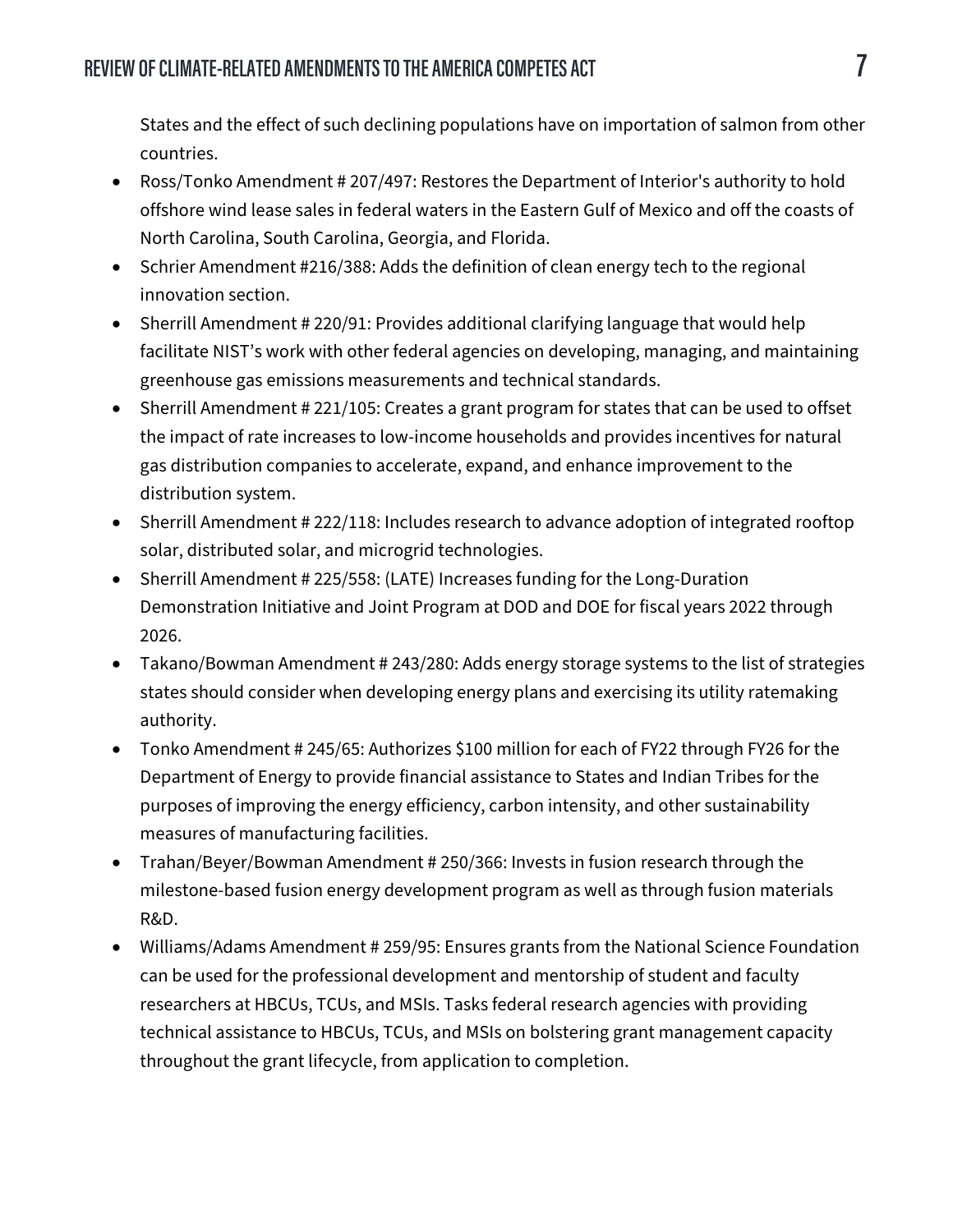#### **BIPARTISAN EN BLOC #2, OFFERED BY REP. BONAMICI (D-OR) – ADOPTED**

Some of these amendments support tackling the climate crisis, including by directly advancing recommendations in the SCCC [Climate Crisis Action Plan.](https://climatecrisis.house.gov/report)

- Bonamici/Gonzalez-Colon Amendment #15/ 150: Reauthorizes the Federal Ocean Acidification Research and Monitoring Act funding for NOAA and the NSF. Expands the definition of ocean acidification to include estuaries, creates an Advisory Board to advise on coastal and ocean acidification research and monitoring, and directs NOAA to establish a data archive system that processes, stores, and provides access to ocean acidification data.
- Bonamici/Posey Amendment #18/ 423: Creates an Interagency Working Group on Blue Carbon, led by NOAA, to oversee the development of a national map of blue carbon ecosystems.
- Chabot/Sherman Amendment #44/ 542: Adds the text of the Tropical Forest and Coral Reef Conservation Reauthorization Act which authorizes funding for the Tropical Forest and Coral Reef Conservation Act of 1998 for FY2022-2026.
- Crenshaw Amendment #54/ 239: Expresses the sense of Congress that China is not a developing nation but is industrialized and therefore any agreements that advantage China as a "developing nation" should be updated to reflect China's actual status as industrialized.
- Foster/Gonzalez (OH) Amendment #83/ 187: Authorizes the Secretary of Energy to upgrade the nuclear research capabilities of universities in the United States to meet the research requirements of advanced nuclear energy systems. Additionally enables the establishment of new nuclear science and engineering facilities and supports workforce development critical to maintaining United States leadership in nuclear science and engineering and related disciplines.
- Lamb/Gonzalez (OH) Amendment #135/540: Establishes specific research and development program at Department of Energy to reduce the carbon footprint in steel production
- McKinley Amendment #162/52: Extends the prohibition in section 20302 ("Solar Component Manufacturing Supply Chain Assistance") to any facility that is located in: an area controlled by the Taliban, or another entity designated by the Secretary of State as a foreign terrorist organization; or a foreign country of concern, as defined in section 10306 of the Act.
- Pfluger Amendment #187/121: Requires a report from the Department of State on global exports of natural gas and a description of actions taken by the United States to foster natural gas exports to foreign countries.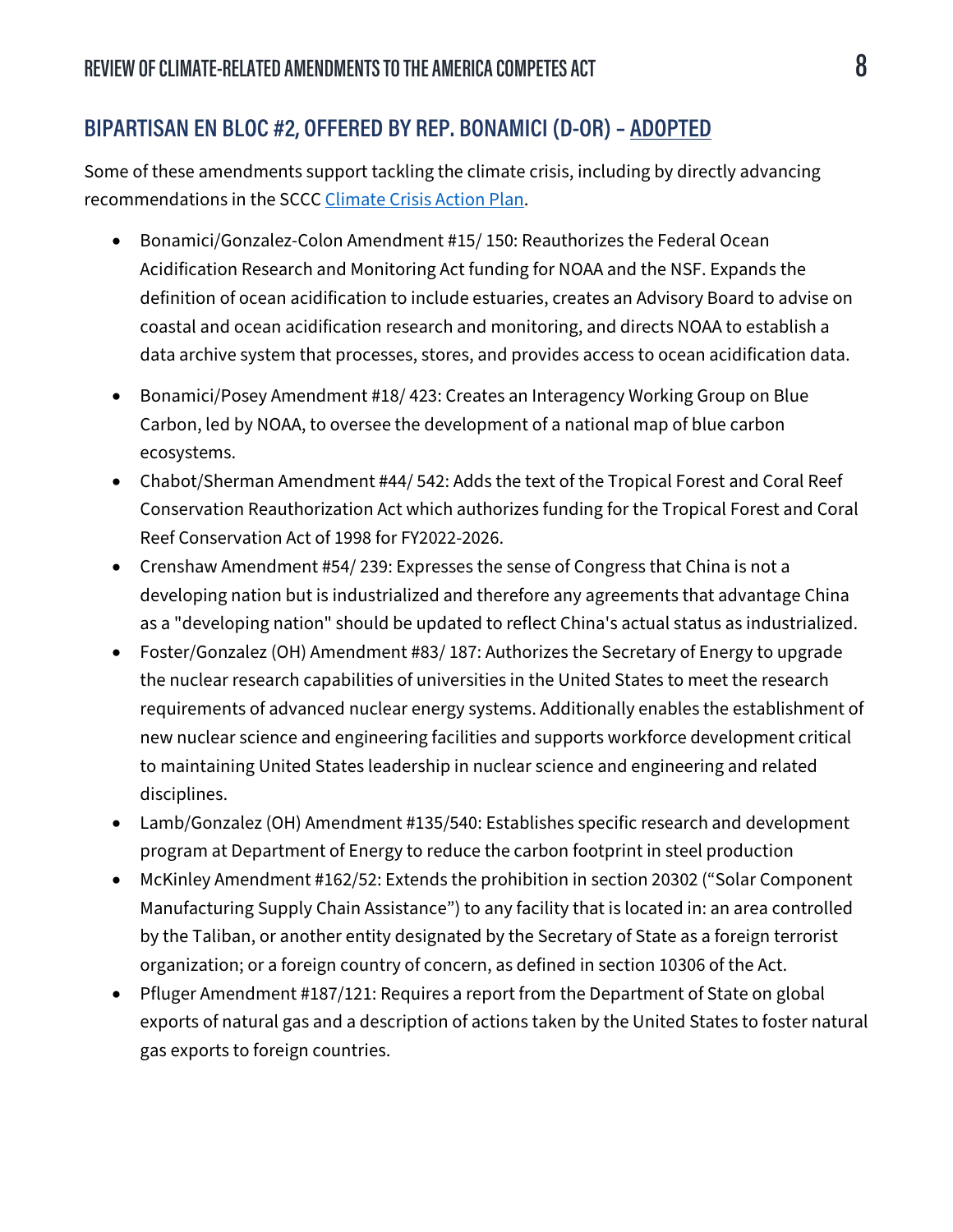- Quigley/Upton Amendment # 202/253: Adds the text of the Preventing Future Pandemics Act of 2022, which establishes the foreign policy of the United States to work with state and nonstate partners to shut down certain commercial wildlife markets, end the trade in terrestrial wildlife for human consumption, and build international coalitions to reduce the demand for wildlife as food, to prevent the emergence of future zoonotic pathogens. Authorizes USAID to undertake programs to reduce the risk of endemic and emerging infectious disease exposure and to help transition communities globally to safer, non-wildlife sources of protein.
- Stansbury/Kim (CA) Amendment #235/156: Establishes a Foundation for Energy Security and Innovation.
- Steel Amendment #238/ 25: Establishes that China should end its classification of "developing nation" within the Paris Agreement

#### **REPUBLICAN EN BLOC #3, OFFERED BY REP. LOFGREN (D-CA) – REJECTED**

Many of these amendments would restrict the U.S. government's ability to address the climate crisis.

- Balderson Amendment #6/268: Strikes section 30606 Global Climate Change Resilience Strategy and section 30609 - Green Climate Fund.
- Bice Amendment #13/136: Prevents the \$8 billion authorized for the Green Climate Fund from being appropriated until the President submits a report to Congress detailing the process and analysis used in setting the United States' emissions reduction target.
- Burgess Amendment #27/10: Transfers funding from the Solar component manufacturing supply chain assistance program to the strategic transformer reserve and resilience program to prioritize funding for the resilience of the U.S. electric grid.
- Burgess Amendment #29/100: Strikes Section 30609 that authorizes \$8 billion for the UN's Green Climate Fund.
- Cammack Amendment #37/350: Strikes Sec. 30609 that authorizes \$8 billion for the UN Green Climate Fund.
- Feenstra Amendment #79/97: Establishes a Sustainable Aviation Fuel Working Group in the Department of Energy.
- Garcia (CA) Amendment #92/360: Prohibits this act and its amendments from taking effect until the Secretary of Energy certifies to Congress that this act will not reduce the energy security or energy independence of the United States.
- Gimenez Amendment #94/383: Prohibits the bill from taking effect until the Sec. of Energy certifies with Congress that no provisions in the bill will increase the average price of energy.